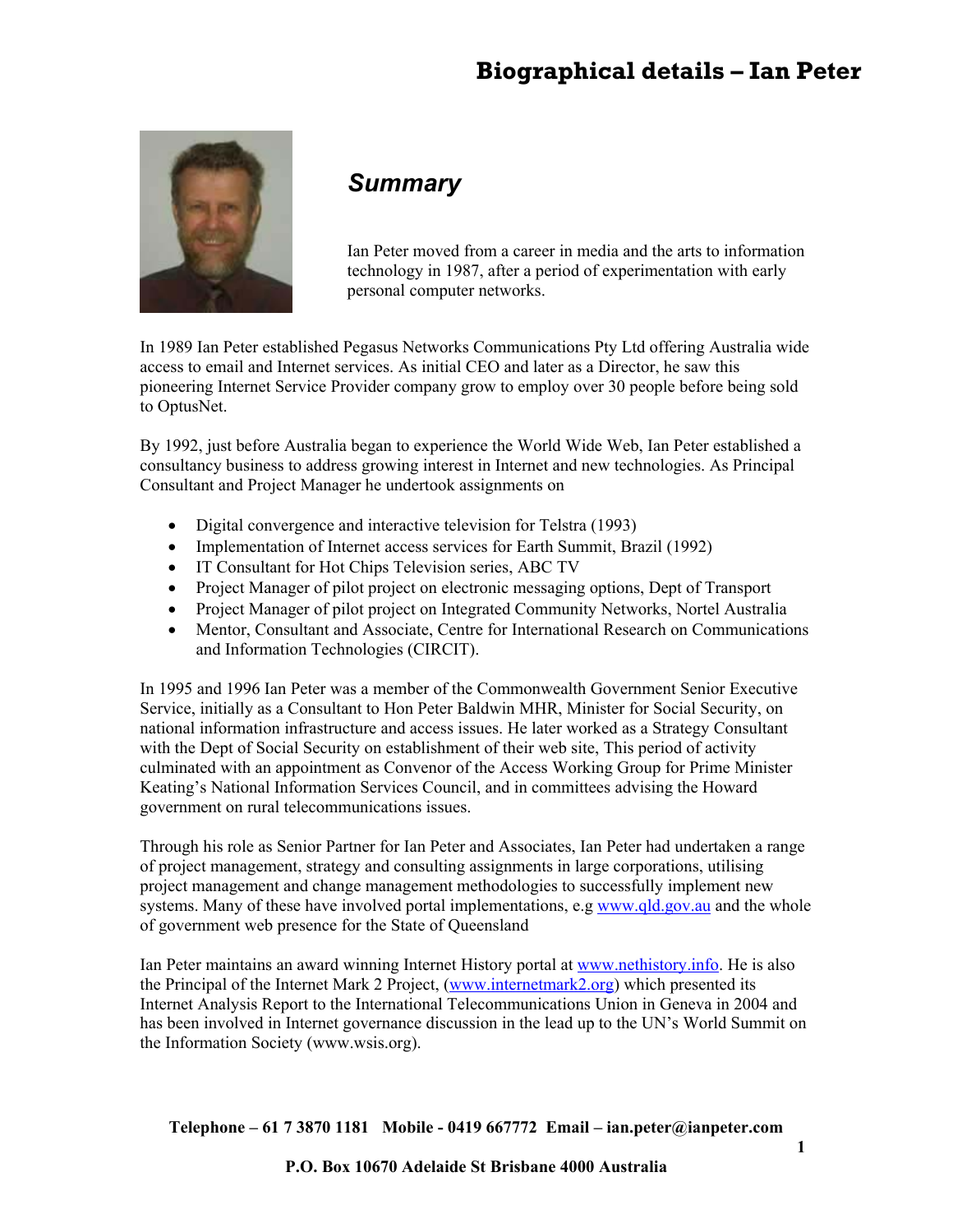# **Biographical details – Ian Peter**

Ian Peter holds international honorary positions as a Member of the Editorial Board of First Monday (www.firstmonday.org), and as a Member of the .ORG Advisory Council (www.pir.org). He was a Co-founder of the Association for Progressive Communications (www.apc.org), and a member of the Internet Society since 1993.

His current activities include involvement in anti-spam initiatives, Internet governance issues, and Internet protocol reform initiatives. Clients have included:

#### **International organisations**

- Internet Corporation for Assigned Names and Numbers
- Asia Pacific Network Information Centre
- United Nations Environment Program
- United Nations Conference on Environment and Development
- United Nations Development Program

## **Corporations**

- Telstra
- Nortel
- Ergon Energy
- Oueensland Rail
- ABC-TV
- MFS Financial Group
- Australian Alpine Enterprises

## **Government**

- Commonwealth of Australia Prime Ministers, Ministerial advisory, Dept Social Security
- Oueensland Government Treasury, Premiers, Government Gateway, Whole of Government initiatives
- New South Wales Government WorkCover, LSPC, WCC, OLGR
- Northern Rivers Regional Organisation of Councils
- Brisbane City Council

## **Academic and other**

- ATSIC
- Open Learning Technology Corporation
- RMIT, ANU, Southern Cross University

Further details can be obtained from www.ianpeter.com

**Telephone – 61 7 3870 1181 Mobile - 0419 667772 Email – ian.peter@ianpeter.com**